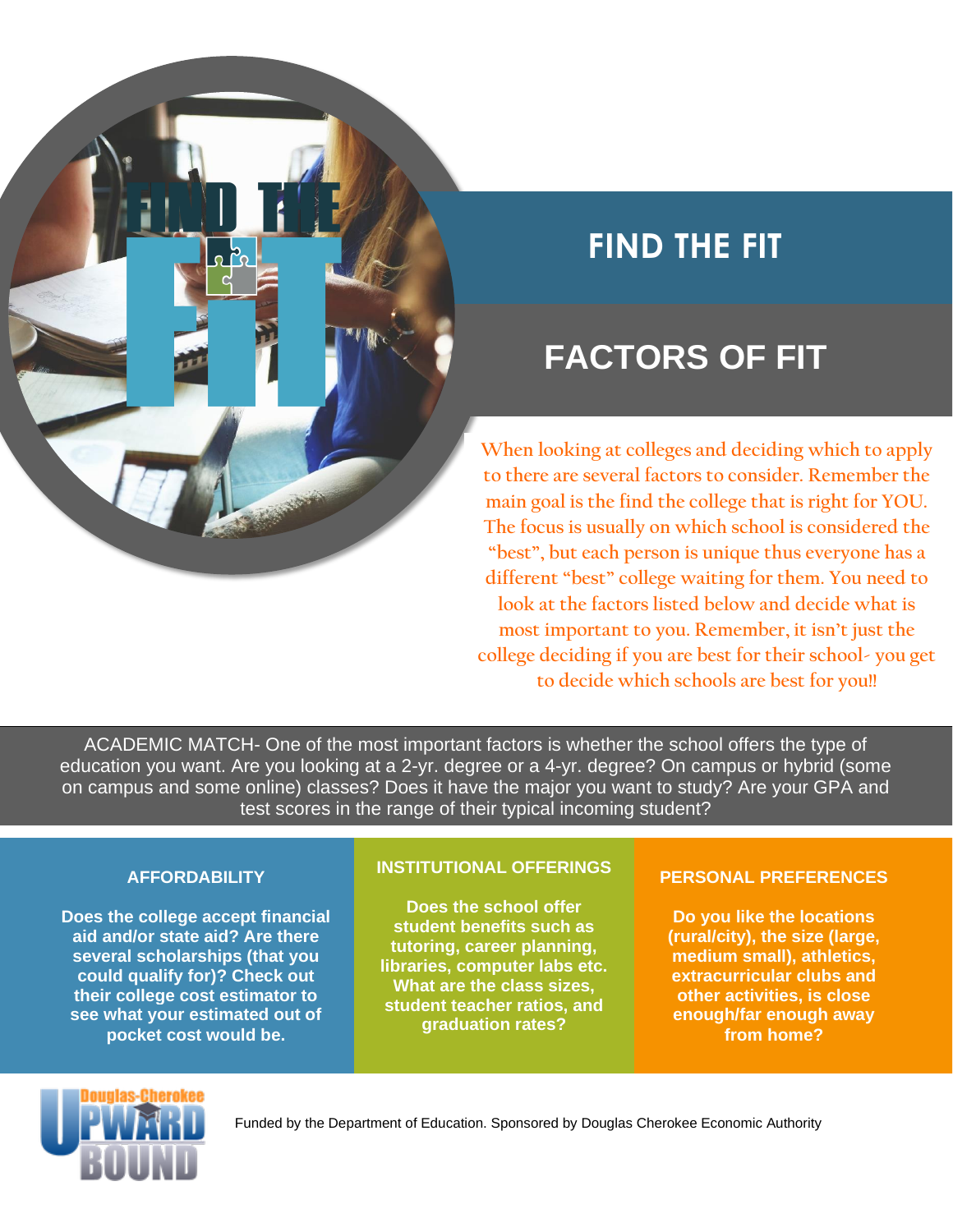

## **FIND THE FIT**

## **APPLY TO 4 COLLEGES**

**Why do we make you apply to four colleges?**

**That's easy! We want you to be able to have choices after you graduate. Often, we have found that a student may start the year off with one school they wanted to attend only to change their mind later. It could be that they didn't receive as much money as they thought they would, a family obligation arises, or they took a chance and got into their dream school!**

Remember: When applying look and see if they have any discounts or certain times you can apply for free (some will let you apply for free if you do so online; check their social media accounts and webpage to see if they are running any promotions or have their own fee waiver form). If not, try to use the fee waiver form that Upward Bound gives you. Also, UB can pay the application fee for ONE MATCH school (talk to your adviser for more details.

### **1 SAFETY SCHOOL**

**A safety school is one that you know you stand a good chance of getting accepted to, being able to pay for, close to home so you will be able to attend classes- even if something unexpected comes up. These are typically community colleges.**

#### **2 MATCH SCHOOLS**

**A match school has acceptance standards that are like what you have (GPA, ACT/SAT etc.), are reasonable priced, and suit your personality, and factors of fit that are important to you.**

### **1 STRETCH SCHOOL**

**A stretch school is a school that is hard to get into, far away from home, and/or is expensive. Most students put expensive schools in this category, but often scholarships can make up for the \$\$ difference.**